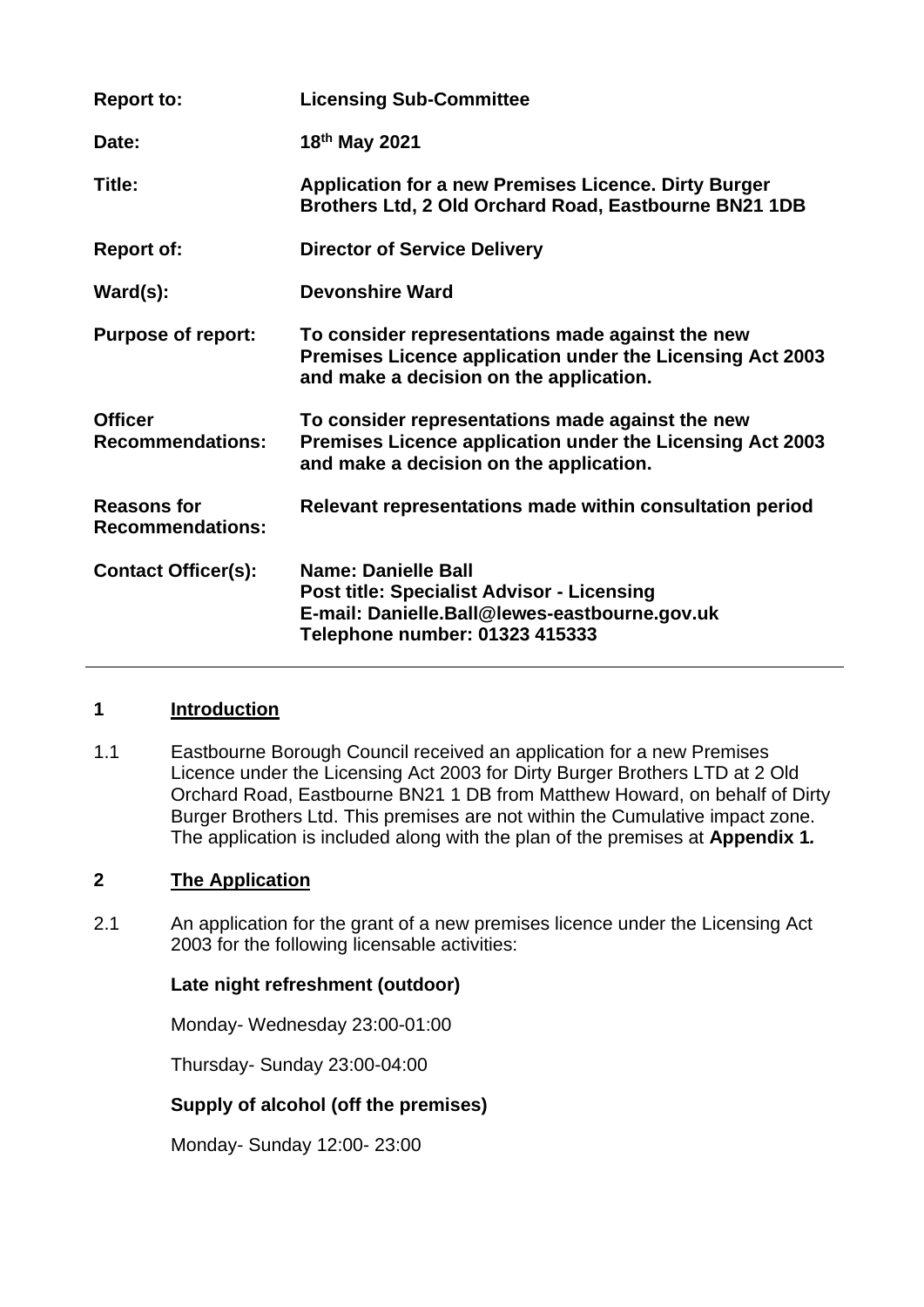## **Opening Hours**

Monday- Wednesday 05:00-01:00

Thursday- Friday 05:00- 04:00

Saturday- Sunday 09:00- 04:00

## **3 Licensing Objectives**

3.1 When applying for a new premises licence under the Licensing Act 2003, the applicant is required to describe any steps they intend to take to promote the four Licensing Objectives as defined by the Licensing Act 2003. The Operating Schedule detailing these steps can be seen in the application form. This is included at **Appendix 1**.

## **4 Consultation Process**

- 4.1 The Licensing Act 2003 requires applicants to advertise both on the premises and in a local newspaper in order to inform the public of the application. The application details are also advertised on the council's website. Several "Responsible Authorities" have also been consulted as part of the process. There was a consultation period of 28 days, from 24<sup>th</sup> March 2021 to the 20<sup>th of</sup> April 2021, for representations to be made, the applicant conformed with all the requirements as laid out within The Licensing Act 2003 (Premises Licences and Club Premises Certificates) Regulations 2005.
- 4.2 During the consultation process Sussex Police and the applicant have exchanged several emails to modify the times and add additional conditions that would effectively promote the Licensing objectives. These modifications would be made if the licence is granted. A copy of this email trail is included at **Appendix 2**.
- 4.3 Agreed modified times:

## **Late night refreshment**

Thursday 23:00-24:00.

Friday - Sunday (only on Sundays followed by a Bank Holiday Monday) 23:00 - 02:00.

## **Opening hours**

Sundays - Wednesday 05:00-23:00.

Thursday 05:00-00:00.

Friday 05:00-02:00.

Saturday - Sunday (only on Sundays followed by a Bank Holiday Monday) 09:00-02:00.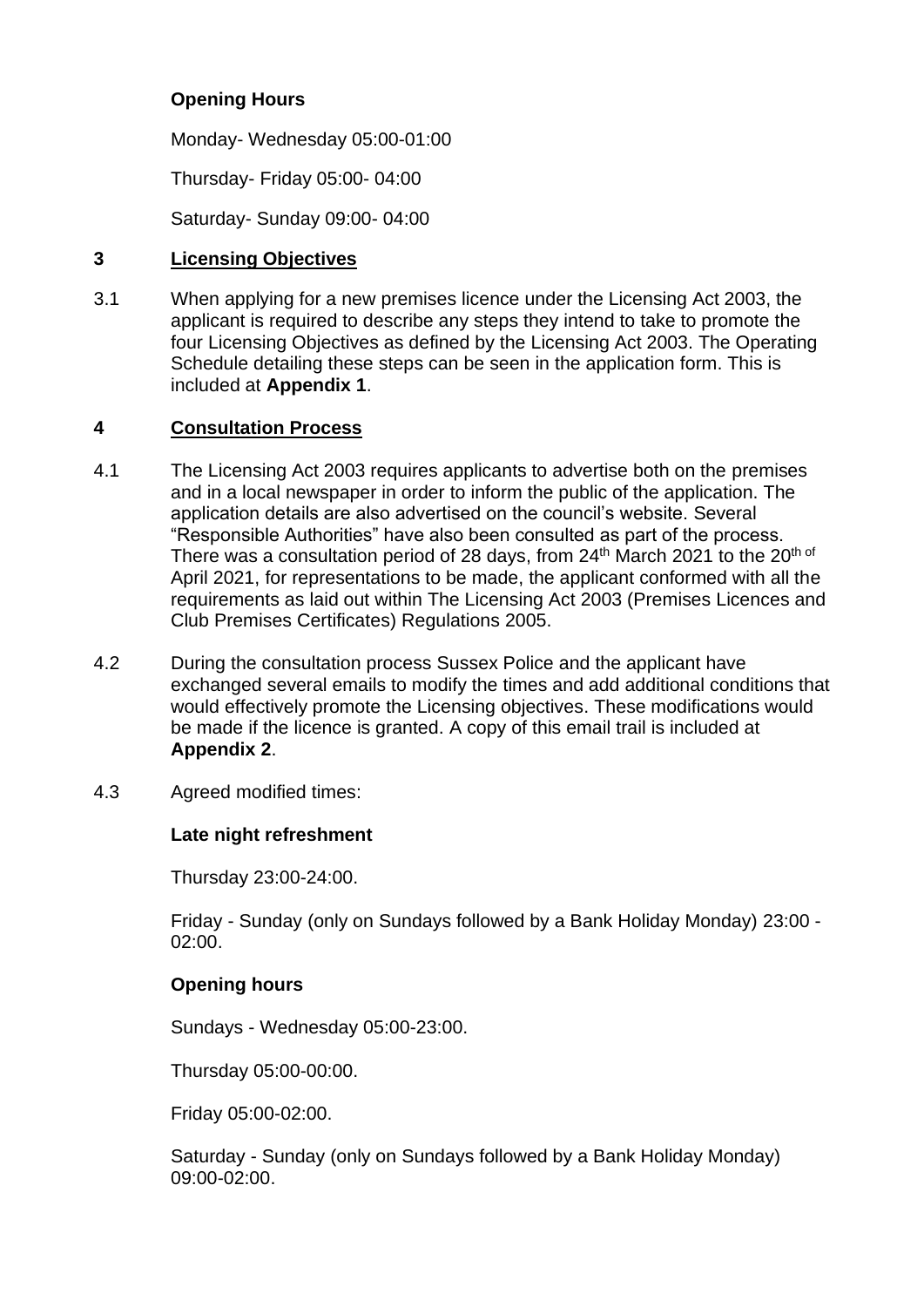4.4 There have also been two representations submitted by interested parties. These are included at **Appendix 3 and 4.**

## **5 The Decision Making Process - The Licensing Objectives**

- 5.1 In their decision making, the Licensing Sub-Committee must act to promote the four Licensing Objectives. All carry equal weight as part of the process. The Licensing Objectives are:
	- The prevention of crime and disorder
	- Public safety
	- The prevention of public nuisance
	- The protection of children from harm

A representation is a 'relevant representation' if it is about the likely effect of the grant of the licence on the promotion of the licensing objectives. The objector must establish that such a consequence is a *likely* effect of a grant (i.e., more probable than not).

## **6 Eastbourne Borough Council's Statement of Licensing Policy & Section 182 Guidance**

- 6.1 Copies of the Council's Statement of Licensing Policy have previously been circulated to Members. A copy is also retained in the Members' Room.
- 6.2 Whilst each application will be considered on its merits, the Licensing Sub-Committee will act to promote the four licensing objectives and have due regard to:
	- Eastbourne Borough Council's Statement of Licensing Policy 2019 2024.
	- Section 182 Guidance issued by the Home Office.
- 6.3 Eastbourne Borough Council's Statement of Licensing Policy outlines the matters that the Authority will consider when determining matters under the Licensing Act 2003. An overview appears below.

### 6.4 The Prevention of Crime and Disorder

The Council's Statement of Licensing Policy states that the Operating Schedule should include steps to ensure the deterrence and prevention of crime and disorder on and in the vicinity of premises. The restriction of types of licensable activity, hours and imposition of conditions may be considered and applied as appropriate.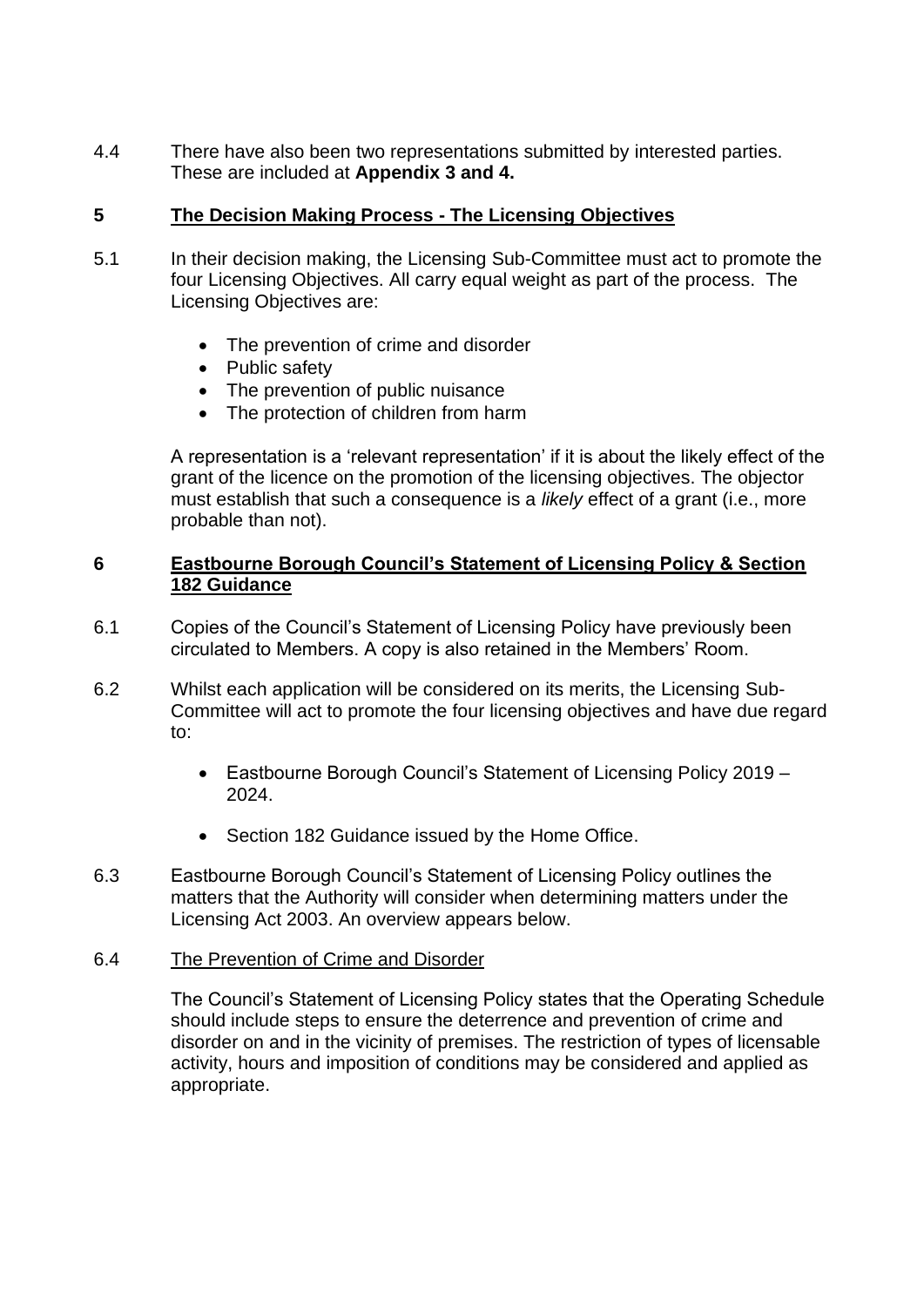### 6.5 Public Safety

The Statement of Licensing Policy states that the Operating Schedule should include steps to ensure the physical safety of patrons. This might include the imposition of conditions regarding capacity and mechanisms to promote responsible drinking. The restriction of types of licensable activity, hours and imposition of conditions may be considered and applied as appropriate.

### 6.6 Protection of children from harm

The Statement of Licensing Policy requires that operating plans must specify the measures and management controls in place to protect children from harm. Conditions can be placed to restrict access to children to the premises during certain times or when certain licensable activities are taking place. The restriction of types of licensable activity, hours and imposition of conditions may be considered and applied as appropriate.

#### 6.7 Prevention of Public Nuisance

The Statement of Licensing Policy states that within the Operating Schedule, applicants will be required to demonstrate how they intend to prevent nuisance arising, disturbance occurring and mechanisms to protect amenities. The restriction of types of licensable activity, hours and imposition of conditions may be considered and applied as appropriate.

### **7 Representations**

7.1 A copy of the representations is included at **Appendix 3 and 4**, however a summary appears below:

## **'Interested Parties'**

**Two** representations have been received, these representations have made comments under each of the four licensing objectives.

### **Representations from Responsible Authorities**

The following summarises whether representations have been received from responsible authorities:

- ➢ **Sussex Police –** Email trail included at Appendix 2.
- ➢ **Eastbourne Borough Council (Specialist Advisor) Environmental Health –** No representation.
- ➢ **Eastbourne Borough Council (Specialist Advisor) Health and Safety –** No representation.
- ➢ **Eastbourne Borough Council (Specialist Advisor) Planning –** No representation.
- ➢ **Eastbourne Borough Council (Specialist Advisor) Licensing –** No representation
- ➢ **East Sussex Fire and Rescue Service –** No representation.
- ➢ **Area Child Protection Team –** No representations.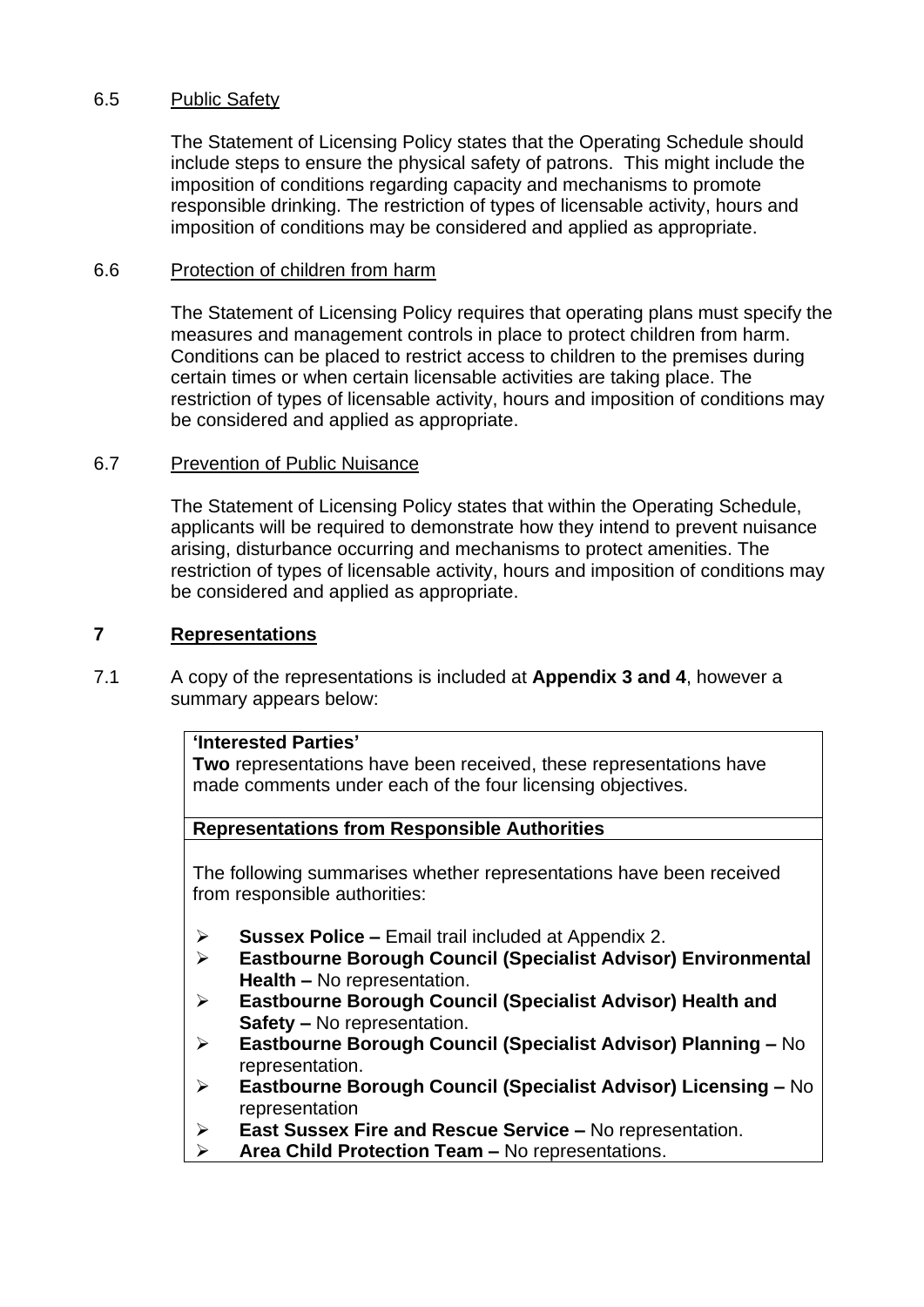- ➢ **Trading Standards (East Sussex County Council) –** No representation.
- ➢ **Primary Care Trust -** No representation.
- 7.2 Following the representations from the interested parties' mediation was attempted. The emails that have been exchanged are included at **Appendix 5.** At the time of writing this report mediation was still being attempted but no agreement had been reached.

## **8 Options open to the Sub-Committee**

- 8.1 The Licensing Sub-Committee shall take the steps it considers appropriate for the promotion of the Licensing Objections and may;
	- Grant the Licence in the same terms as it was applied for.
	- Grant the Licence but modify the conditions as appropriate for the promotion of the licencing objectives.
	- Grant the Licence but modify the hours of licensable activity as appropriate for the promotion of the licensing objectives.
	- Reject the application.
- 8.2 The Sub-Committee are asked to note the procedures relating to this hearing which are contained in The Licensing Act 2003 (Hearing) Regulations 2005 as amended.
- 8.3 The Sub-Committee may also consider any other matters that may negatively impact upon the Licensing Objectives and exercise their powers to impose conditions, or take the appropriate action as they see fit, in order to promote the Licensing Objectives.
- 8.4 In determining what, if any, conditions should be attached to a licence, these should only be imposed where it is considered appropriate and proportionate on a case-by-case basis. The applicant, any person or any Responsible Authorities may also suggest conditions to address concerns as a means to promote the Licensing Objectives. The Sub-Committee may not impose any condition unless its discretion has been exercised following receipt of a relevant representation and is satisfied that it is appropriate to promote one or more of the licensing objectives.

#### **9 Legal Considerations**

9.1 Under section 18 Licensing Act 2003 (as amended), following receipt of an application for a premises licence if relevant representations are received, unless all parties agree that a hearing is unnecessary, the Licensing Authority must hold a hearing. At the hearing the Sub Committee shall, having regard to the representations, take such steps as it considers appropriate for the promotion of the licensing objectives. The relevant options are outlined in para. 8.1 of this Report.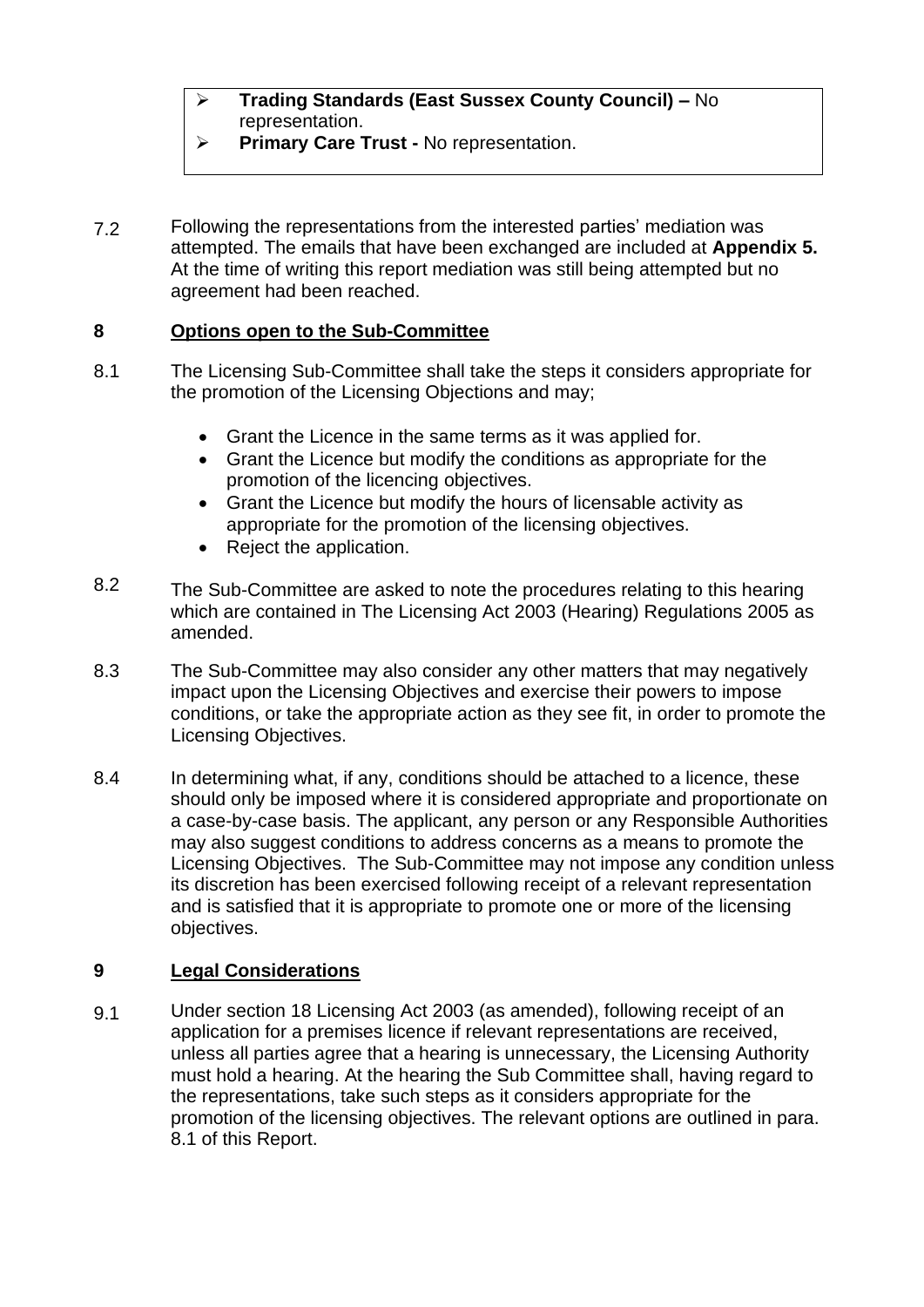- 9.2 The Licensing Sub Committee should be mindful of requirements and responsibilities placed on them by other legislation, in addition to those contained within the 2003 Act. These include, but are not limited to, having due regard to the Equality Act 2010 and the Human Rights Act 1998.
- 9.3 The Legal Section considered this Report on 4 May 2021 (IKEN-10112-EBC-MW).

#### **10 Right of Appeal**

10.1 Under section 81 and Schedule 5 of the 2003 Act there is a right of appeal to the Magistrates' Court in respect of applications for new licences. This right of appeal is open both to the applicant and to any person who has made relevant representations. The appeal application must be made within 21 days of the written notification of the Sub Committee's decision.

## **11 Financial Appraisal**

- 11.1 The cost of delivering the licensing function is fully covered by the Licensing fees.
- 11.2 A decision made by the Sub Committee may be appealed by any party to the proceedings to a Magistrates' Court. Costs associated with this matter and incurred by any party, may in certain circumstances be awarded against the Council.

#### **12 Risk management implications**

 $12.1$ There are no risks associated with the content of this report.

#### **13 Equalities & Fairness Screening**

13.1 An Equality Analysis is not constructive in this instance.

#### **14 Sustainability and/or carbon reduction implications**

14.1 There are no sustainability and/or carbon reduction implications associated with this report.

## **15 Appendices**

- Appendix 1a & 1b Application (a) and plan (b) for a new premises licence under the Licensing Act 2003
- Appendix 2 Sussex Police email trail
- Appendix 3 Interested party representation
- Appendix 4 Interested party representation
- Appendix 5 Emails engaging in mediation.